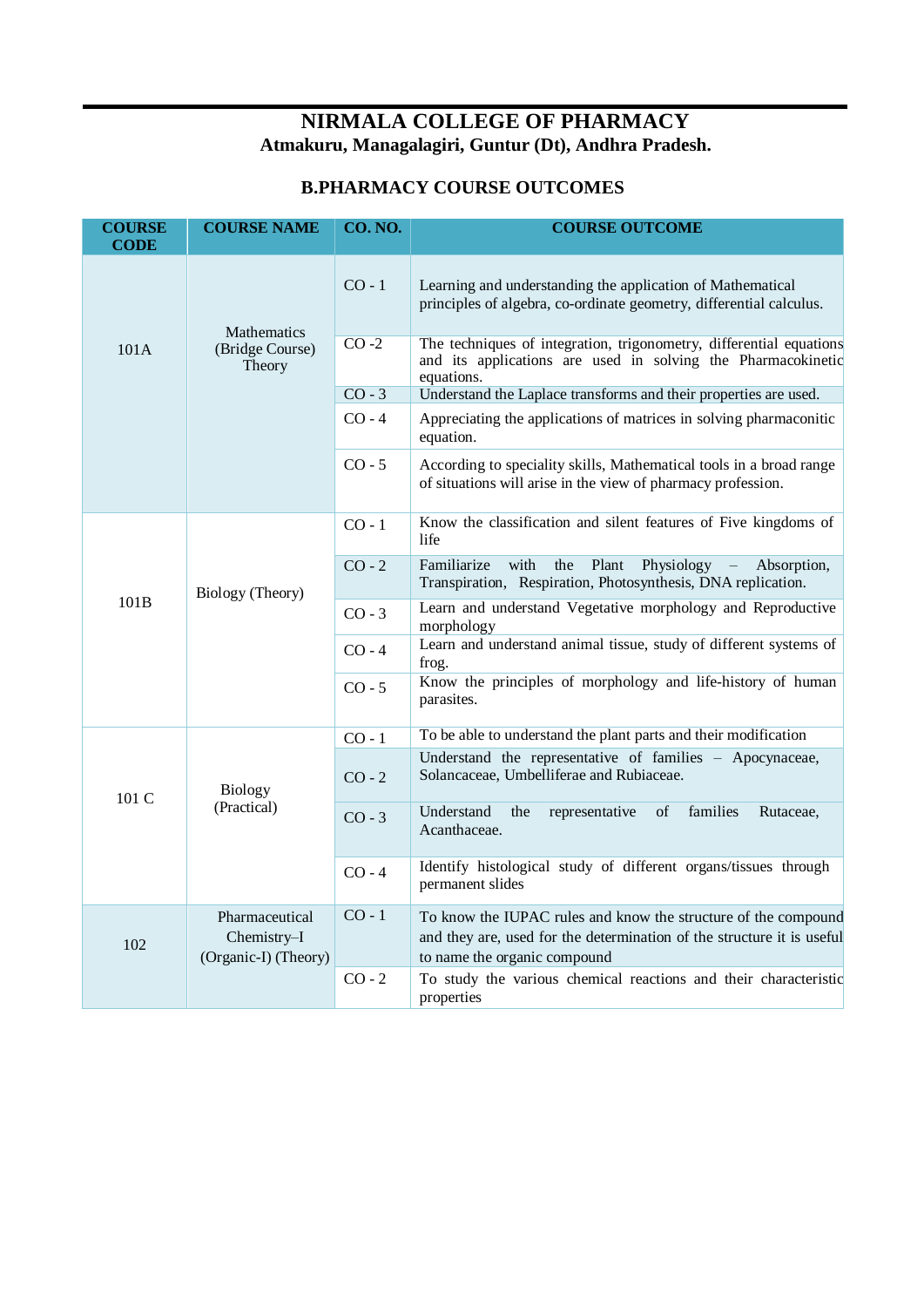|     |                                                            | $CO - 3$ | To study the various named reactions and their mechanisms. This<br>knowledge is applying for the synthesis of Novel derivatives.                                                                                                                                                |
|-----|------------------------------------------------------------|----------|---------------------------------------------------------------------------------------------------------------------------------------------------------------------------------------------------------------------------------------------------------------------------------|
|     |                                                            | $CO - 4$ | To know the importance of isomerism in the Pharmacy to determining<br>the biological activity.                                                                                                                                                                                  |
|     |                                                            | $CO - 5$ | To study the synthesis and properties of functional group compounds and<br>their Important reactions. It is helpful to understand the various reaction<br>and<br>the<br>products<br>(Nucleophilic,<br>Electrophilic<br>to<br>prepare<br>substitution/addition reactions, etc.,) |
|     |                                                            | $CO - 1$ | Design and adopt the reaction schemes for the synthesis of various<br>medicinal compounds of diverse chemical categories.                                                                                                                                                       |
| 103 | Pharmaceutical<br>Chemistry-I                              | $CO - 2$ | Analyze functional groups present in the organic compounds<br>which are helpful to Characterize the compound.                                                                                                                                                                   |
|     | (Organic-I)                                                | $CO - 3$ | Determination of physical constants which are helpful to identify the<br>compounds                                                                                                                                                                                              |
|     | Practical                                                  | $CO - 4$ | To purify the compounds with aid of different techniques. This<br>knowledge is helpful to provide drugs with good quality.                                                                                                                                                      |
|     |                                                            | $CO - 1$ | To Understand the nature of inter and intra molecular forces that are<br>involved in stabilizing molecular and physical structures and the<br>differences in energetics of these forces and their relevance to different<br>molecules.                                          |
| 104 | Physical<br>Pharmacy-I<br>(Theory)                         | $CO - 2$ | To identify and describe four Colligative properties of non-electrolytes,<br>various types of Pharmaceutical solutions and to calculate molarity,<br>normality, molality, mole fraction and percentage expressions.                                                             |
|     |                                                            | $CO - 3$ | To demonstrate application of physicochemical properties in the<br>formulation development and evaluation of dosage forms and to define<br>ideal and real solutions using Raoult's law and henrys law.                                                                          |
|     |                                                            | $CO - 4$ | To learn, select and apply appropriate methods and procedures about<br>pharmaceutical buffers preparation and their applications in pharmacy<br>and to discuss the factors influencing the pH of buffer solutions.                                                              |
|     |                                                            | $CO - 5$ | To describe pharmaceutical relevance of the different states of matter to<br>drug delivery systems with reference to specific examples, to study the<br>solid state, crystalline, solvates and polymorphism, and to discuss<br>techniques used to characterize solids.          |
|     |                                                            | $CO - 1$ | To understand various physicochemical properties of drug molecules and<br>their determination methods in designing the dosage forms.                                                                                                                                            |
| 105 | Physical Pharmacy-I                                        | $CO - 2$ | To know the types of solutions, dissociation of electrolytes and<br>Colligative properties in view of formulation development.                                                                                                                                                  |
|     | (Practical)                                                | $CO - 3$ | To demonstrate application of physicochemical properties in the<br>formulation development and evaluation of dosage forms.                                                                                                                                                      |
|     |                                                            | $CO - 4$ | To learn, select and apply appropriate methods and procedures about<br>pharmaceutical buffers preparation and their applications in Pharmacy.                                                                                                                                   |
|     |                                                            | $CO - 1$ | To know the various types of applications of<br>computers in Pharmacy                                                                                                                                                                                                           |
| 106 | Computer<br>Applications and<br><b>Statistical Methods</b> | $CO - 2$ | Know the various types of computers, Characteristics, input and output<br>devices, flow chart, algorithm and language.                                                                                                                                                          |
|     | (Theory)                                                   | $CO - 3$ | To write programming code in BASIC and C languages.                                                                                                                                                                                                                             |
|     |                                                            |          |                                                                                                                                                                                                                                                                                 |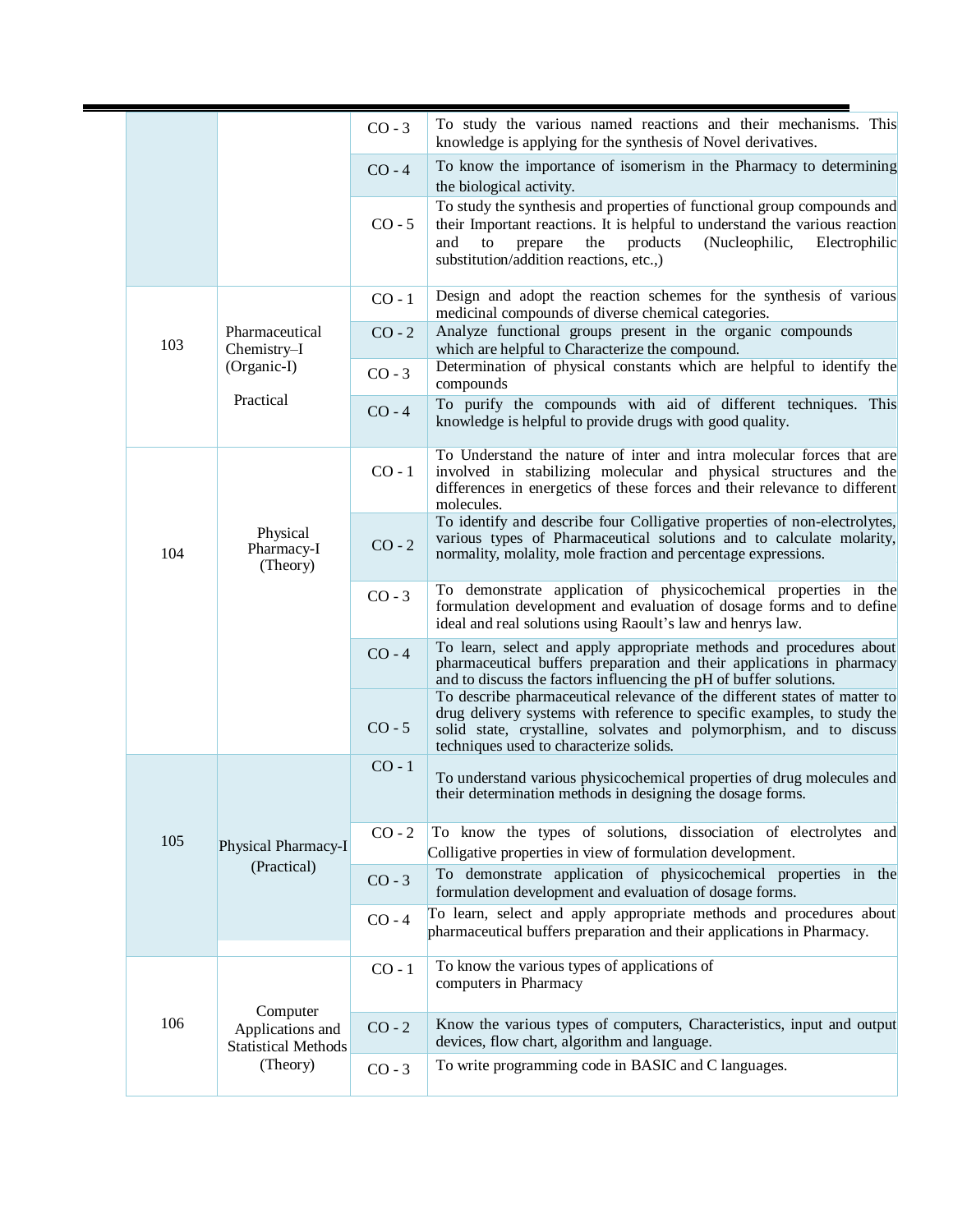|     |                                       | $CO - 4$ | Know branching, looping, arrays, graphs and sound, control structures.                                                                                                    |
|-----|---------------------------------------|----------|---------------------------------------------------------------------------------------------------------------------------------------------------------------------------|
|     |                                       | $CO - 5$ | Know about measures of central tendency, dispersion and various types<br>of distributions and various statistical tests - Correlation coefficient,<br>regression analysis |
|     |                                       | $CO - 1$ | Understand the history of Pharmacy Profession, various Pharmacopoeias<br>and meteorological calculations.                                                                 |
|     |                                       | $CO - 2$ | Understand the basics of different dosage form.                                                                                                                           |
| 201 | Pharmaceutics - I<br>(Theory)         | $CO - 3$ | Understand the professional way of handling the prescription                                                                                                              |
|     |                                       | $CO - 4$ | Preparation and dispensing of various Dosage forms.                                                                                                                       |
|     |                                       | $CO - 5$ | Identify and rectify pharmaceutical incompatibilities in prescriptions.                                                                                                   |
|     |                                       | $CO - 1$ | Aromatic waters, solutions, syrups, Ear drops, Nasal Drops, lotions and<br>liniments                                                                                      |
| 202 | Pharmaceutics-I<br>(Practical)        | $CO - 2$ | Elixirs, Gargles, Mouthwashes, Throat paints and Douches                                                                                                                  |
|     |                                       | $CO - 3$ | Biphasic liquid dosage forms                                                                                                                                              |
|     |                                       | $CO - 4$ | Semi solid dosage forms                                                                                                                                                   |
|     | Pharmaceutical<br>Analysis-I (Theory) | $CO - 1$ | Define the concept of Pharmaceutical analysis its scope and methods of<br>expressing concentration.                                                                       |
| 203 |                                       | $CO - 2$ | Understand the basics of different types of Titrimetric methods                                                                                                           |
|     |                                       | $CO-3$   | Explain the types and principles of Acid Base, Redox and Non-aqueous<br>titrations, solvents used and steps involved in Gravimetry.                                       |
|     |                                       | $CO - 4$ | Understand about the precipitation titrations such as Mohr method,<br>Volhard's method, Fajan's methods.                                                                  |
|     |                                       | $CO - 5$ | Explore the knowledge on basic principles and techniques of<br>Complexometric titrations and Non aqueous titrations                                                       |
|     |                                       | $CO - 1$ | Understand the Qualitative & Quantitative estimation of chemical<br>compounds.                                                                                            |
|     | Pharmaceutical                        | $CO - 2$ | It helps to Develop the fundamentals of Volumetric analytical Skills.<br>Prepare the Solutions of different strengths used in Pharmaceutical field.                       |
| 204 | Analysis-I                            | $CO-3$   |                                                                                                                                                                           |
|     | (Practical)                           | $CO - 4$ | Identify & amp; locate the impurities through different fundamental<br>techniques.                                                                                        |
| 205 |                                       | $CO - 1$ | To Understand about environmental Pollution and its concerned issues.                                                                                                     |
|     | Environmental<br>Studies (Theory)     | $CO - 2$ | Impart basic knowledge about the environment its allied problems.                                                                                                         |
|     |                                       | $CO - 3$ | Develop an attitude of concern for the environment through protection of<br>biodiversity and its conservation.                                                            |
|     |                                       | $CO - 4$ | Motivate learner to participate in environment protection and its<br>improvement.                                                                                         |
|     |                                       | $CO - 5$ | Acquire skills to help the concern individuals in identifying and solving<br>environmental problems.                                                                      |
|     |                                       |          |                                                                                                                                                                           |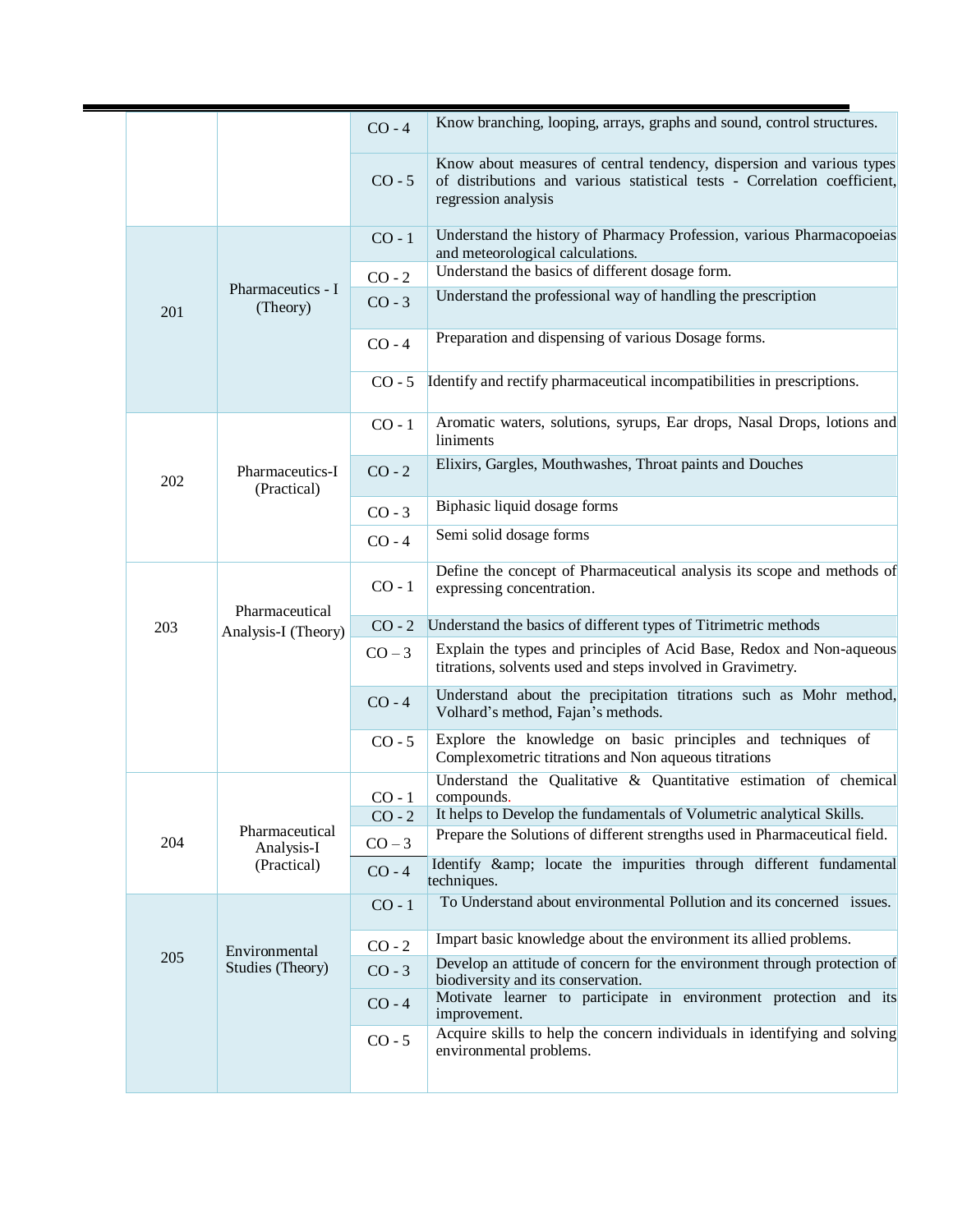|     |  | Pharmaceutical                              | $CO - 1$ | To understand the application of various organic reactions like oxidation,<br>reduction, acetylation, bromination.                                            |
|-----|--|---------------------------------------------|----------|---------------------------------------------------------------------------------------------------------------------------------------------------------------|
|     |  |                                             | $CO - 2$ | To know the knowledge about fundamental named reactions $\&$ reagents.                                                                                        |
| 301 |  | Chemistry-II<br>(Organic-II)<br>(Theory)    | $CO - 3$ | To account for reactivity/stability of compounds and to prepare<br>organic compounds.                                                                         |
|     |  |                                             | $CO - 4$ | To understand the basic knowledge about structure, preparation and uses<br>of medicinal compounds.                                                            |
|     |  |                                             | $CO - 5$ | To learn the source of organic compounds and to understand the basic<br>rules and principles of organic compounds.                                            |
|     |  | Pharmaceutical                              | $CO - 1$ | To know the knowledge about preparation of reagents and selection of<br>solvent.                                                                              |
| 302 |  | Chemistry-II<br>(Organic-II)                | $CO - 2$ | To acquire the knowledge about the study of preparation of organic<br>compounds                                                                               |
|     |  | (Practical)                                 | $CO - 3$ | To understand the different functional groups and their separation based on<br>the physico- chemical properties                                               |
|     |  |                                             | $CO - 4$ | To learn the knowledge about preparation of derivatives and the occurring<br>of chemical reactions                                                            |
|     |  | Pharmaceutical<br>Engineering-I<br>(Theory) | $CO - 1$ | To know the various unit operations and process carried out in industry                                                                                       |
|     |  |                                             | $CO - 2$ | To study the different types of equipments in unit operations with its<br>principle construction, working, advantages and disadvantages.                      |
| 303 |  |                                             | $CO - 3$ | To apply the knowledge in handling of pharmaceutical industry<br>operations.                                                                                  |
|     |  |                                             | $CO - 4$ | To assess the factors that affect the environment pollution.                                                                                                  |
|     |  |                                             | $CO - 5$ | To understand the principle of corrosion and its overcome methods.                                                                                            |
|     |  | Pharmaceutical<br>Microbiology<br>(Theory)  | $CO - 1$ | To know about the historical development, Morphology, Classification<br>and characteristics of important microbes.                                            |
|     |  |                                             | $CO - 2$ | To understand the aseptic procedures for Bacteriological media<br>preparations & isolation, preservation techniques of microbes.                              |
| 304 |  |                                             | $CO - 3$ | To Know about various aspects of immunology & basic concepts of<br>antigen-antibody reaction & Focus on various infectious disorders.                         |
|     |  |                                             | $CO - 4$ | To acquire the knowledge about classification, mechanism of action $\&$<br>effectiveness of disinfectants $\&$ sterilization processes $\&$ their evaluation. |
|     |  |                                             | $CO - 5$ | To study the Morphology of Bacteria by staining techniques; Bacterial<br>growth cycle & factors influencing the bacterial growth.                             |
|     |  | Pharmaceutical                              | $CO - 1$ | Study of Equipment, Aseptic culture transfer techniques and preparation<br>of sterile culture medias.                                                         |
| 305 |  | Microbiology<br>(Practical)                 | $CO - 2$ | Isolation of pure culture by streaking and spread plate methods and<br>Bacterial cell counting techniques.                                                    |
|     |  |                                             | $CO - 3$ | Determination of potency of chemical disinfectant and radiations.                                                                                             |
|     |  |                                             | $CO - 4$ | Microscopic observation of cultures by different staining techniques and<br>motility by Hanging drop method.                                                  |
|     |  | Human Anatomy                               | $CO - 1$ | To provide the fundamental knowledge about the structure and<br>functions of human body                                                                       |
| 306 |  | and Physiology<br>(Theory)                  | $CO - 2$ | By understanding the anatomy and physiology, students are able to apply<br>the knowledge in understanding the pathophysiology of diseases.                    |
|     |  |                                             |          |                                                                                                                                                               |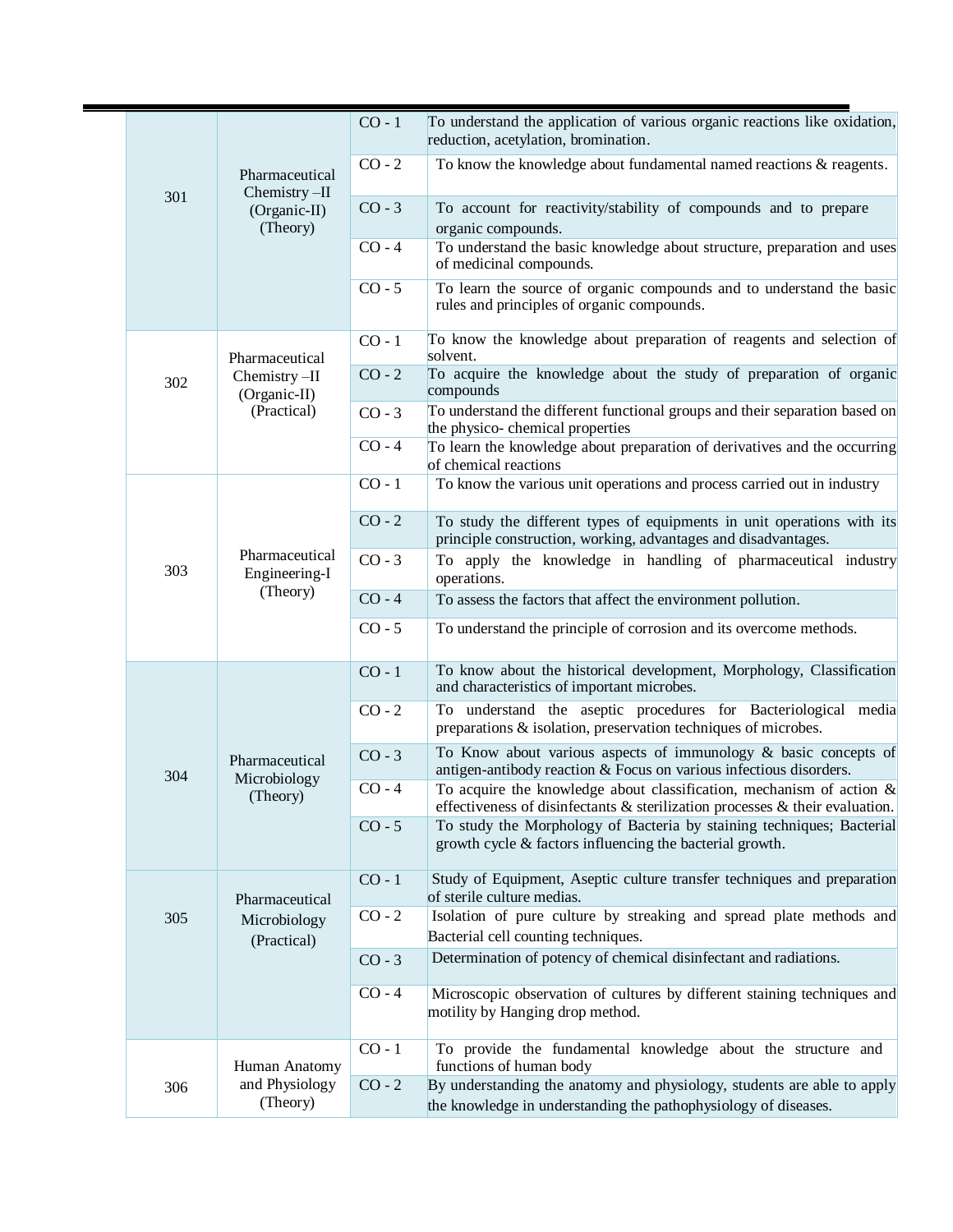|                                   | $CO - 3$                                                            | The students would get an idea about the correlation of Human Anatomy<br>and Physiology with other biomedical sciences.                                                     |
|-----------------------------------|---------------------------------------------------------------------|-----------------------------------------------------------------------------------------------------------------------------------------------------------------------------|
|                                   |                                                                     |                                                                                                                                                                             |
|                                   | $CO - 4$                                                            | To understand different biological processes of human body.                                                                                                                 |
|                                   | $CO - 5$                                                            | Students would be able to apply the knowledge in understanding<br>the mechanism of action of drugs.                                                                         |
|                                   | $CO - 1$                                                            | To provide training to the students for the diagnosis of various biological<br>parameters and applying the knowledge in the society.                                        |
| and Physiology                    | $CO - 2$                                                            | Helps the students to practice modern tool usages for the diagnosis of<br>biological parameters.                                                                            |
|                                   | $CO - 3$                                                            | By observing the parameters like blood cell count, students are able to<br>identify the diseases like cancer that are caused due to the alterations in<br>blood cell count. |
|                                   | $CO - 4$                                                            | To understand the time management and practice planning abilities by<br>preparing the chart models and exhibits.                                                            |
|                                   | $CO - 1$                                                            | To understand various classes of medicinal compounds, their properties<br>& clinical uses.                                                                                  |
| Pharmaceutical<br>Chemistry-III   | $CO - 2$                                                            | To compare the physicochemical parameters of drugs with biological<br>action.                                                                                               |
| (Theory)                          | $CO - 3$                                                            | To interpret the relationship between the structure and biological activity<br>of selected categories of drugs.                                                             |
|                                   |                                                                     | To apply the knowledge of medicinal compounds and their mechanism<br>of action in the treatment of various diseases.                                                        |
|                                   | $CO - 5$                                                            | To design the synthetic routes for medicinal compounds.                                                                                                                     |
| Physical Pharmacy-<br>II (Theory) | $CO - 1$                                                            | To understand various physicochemical properties of drug molecules<br>and their characterization in designing the dosage forms.                                             |
|                                   | $CO - 2$                                                            | To know the types of solutions, dissociation of electrolytes and<br>colligative properties in view of formulation development.                                              |
|                                   | $CO - 3$                                                            | To demonstrate application of physicochemical properties in the<br>formulation development and evaluation of dosage forms.                                                  |
|                                   | $CO - 4$                                                            | To learn, select and apply appropriate methods and procedures about<br>pharmaceutical buffers preparation and their applications in Pharmacy.                               |
|                                   | $CO - 5$                                                            | To describe pharmaceutical relevance of the different states of matter<br>to drug delivery systems with reference to specific examples.                                     |
|                                   | $CO - 1$                                                            | To understand various physicochemical properties of drug molecules in<br>the designing the biphasic dosage forms.                                                           |
|                                   | $CO - 2$                                                            | To know the principles of chemical kinetics & to use them for<br>stability testing and determination of expiry date of formulations.                                        |
| II (Practical)                    | $CO - 3$                                                            | To determine the stoichiometric ratio and stability constant for complex<br>formation and to understand the adsorption phenomenon.                                          |
|                                   | $CO - 4$                                                            | To learn the methods for determining particle size and the importance of<br>particle shape and surface area in preformulation studies in designing the<br>dosage forms.     |
|                                   | Human Anatomy<br>(Practical)<br>(Medicinal-I)<br>Physical Pharmacy- | $CO - 4$                                                                                                                                                                    |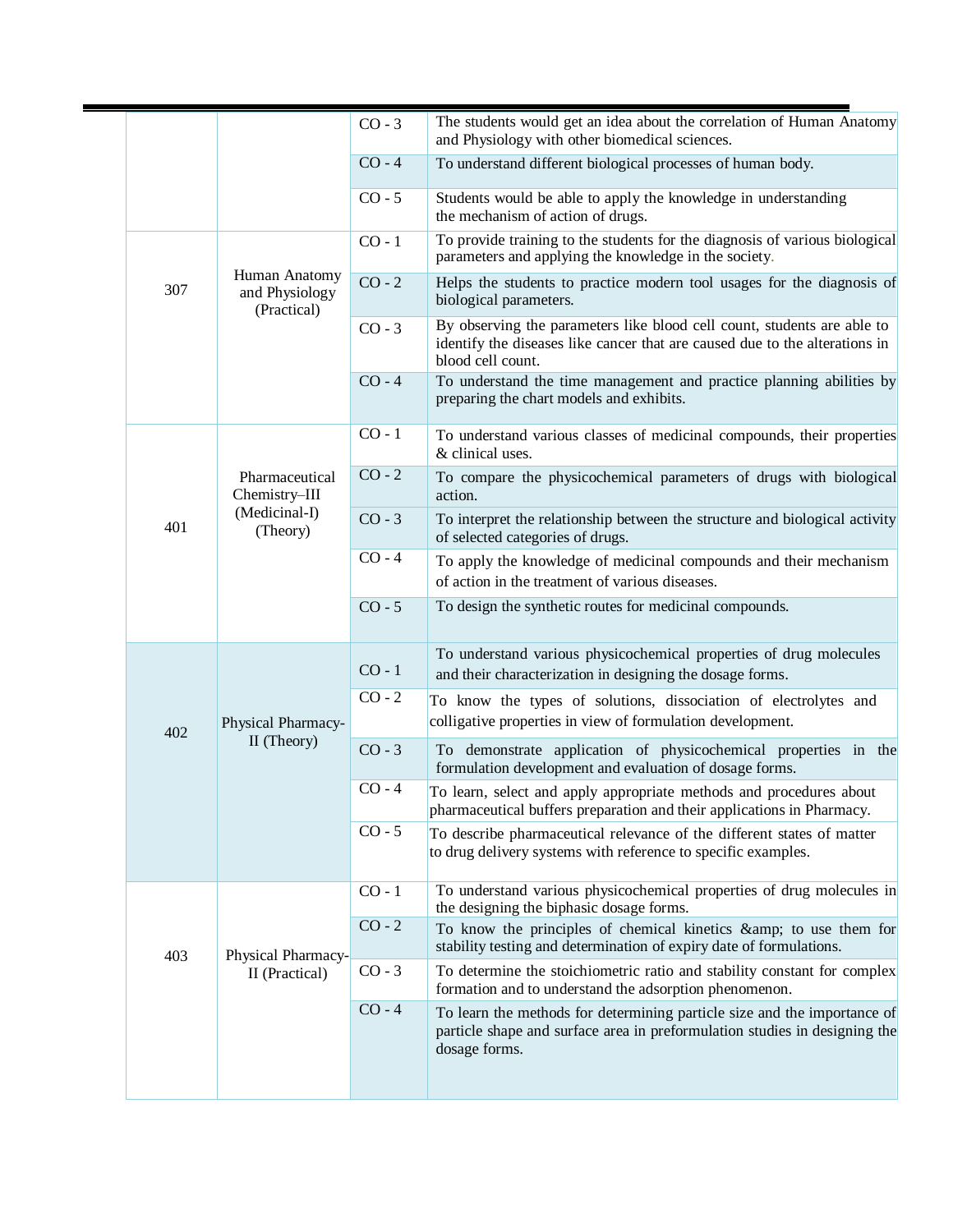|  | 404 | <b>Applied Bio</b><br>Chemistry $\&$<br>Clinical<br>Pathology<br>(Theory) | $CO - 1$ | To understand the basic knowledge of biomolecules.                                                                                          |
|--|-----|---------------------------------------------------------------------------|----------|---------------------------------------------------------------------------------------------------------------------------------------------|
|  |     |                                                                           | $CO - 2$ | To understand the catalytic role of enzymes, importance of enzyme<br>inhibitors in design of new drugs, diagnostic applications of enzymes. |
|  |     |                                                                           | $CO - 3$ | To understand the calculation of energy levels                                                                                              |
|  |     |                                                                           | $CO - 4$ | To understand the physiological chemistry includes digestion, absorption,<br>plasma proteins and hemoglobin.                                |
|  |     |                                                                           | $CO - 5$ | To know the metabolic pathway of various bio molecules and deficiency<br>enzyme disorders.                                                  |
|  |     |                                                                           | $CO - 1$ | To know the knowledge and to identify biomolecules and their structures.                                                                    |
|  | 405 | Applied Bio Che-<br>mistry & Clinical<br>Pathology                        | $CO - 2$ | To understand the knowledge about how to diagnose and the diagnostic<br>tests in the blood constituents.                                    |
|  |     | (Practical)                                                               | $CO - 3$ | To study the enzyme activity and the effect of enzyme on different<br>compounds.                                                            |
|  |     |                                                                           | $CO - 4$ | To understand the function of different instrumentation and their<br>principles.                                                            |
|  |     |                                                                           | $CO - 1$ | To Know the Pharmacy Acts                                                                                                                   |
|  | 406 | Forensic Pharmacy<br>(Theory                                              | $CO - 2$ | <b>Explanation of Different Schedules</b>                                                                                                   |
|  |     |                                                                           | $CO - 3$ | To Know the Pharmacy Educational Standards                                                                                                  |
|  |     |                                                                           | $CO - 4$ | To know the rules and Ethics of Pharmacy Profession.                                                                                        |
|  |     |                                                                           | $CO - 5$ | To Regulate and import the different drugs                                                                                                  |
|  | 407 | English &<br>Communication<br>Skills (Practical)                          | $CO - 1$ | To improve the communication skills of students for effective functioning<br>in pharmaceutical operation etc.                               |
|  |     |                                                                           | $CO - 2$ | Betterment of leadership qualities through their verbal and<br>Nonverbal skills.                                                            |
|  |     |                                                                           | $CO - 3$ | To improve the professional skills.                                                                                                         |
|  |     | Pharmaceutical<br>chemistry-IV<br>501<br>(Medicinal-II)<br>(Theory)       | $CO - 1$ | To know the biological activity in quantitative manner and to understand<br>the methods for preparing the library of compounds at a time.   |
|  |     |                                                                           | $CO - 2$ | To know the structural activity relationship (SAR) of different class of<br>drugs                                                           |
|  |     |                                                                           | $CO - 3$ | To apply the knowledge of medicinal compounds and their mechanism of<br>action in treatment of various diseases                             |
|  |     |                                                                           | $CO - 4$ | To understand the drug metabolic pathways, adverse effects and<br>therapeutic value of drugs.                                               |
|  |     |                                                                           | $CO - 5$ | To write the chemical synthesis of some drugs.                                                                                              |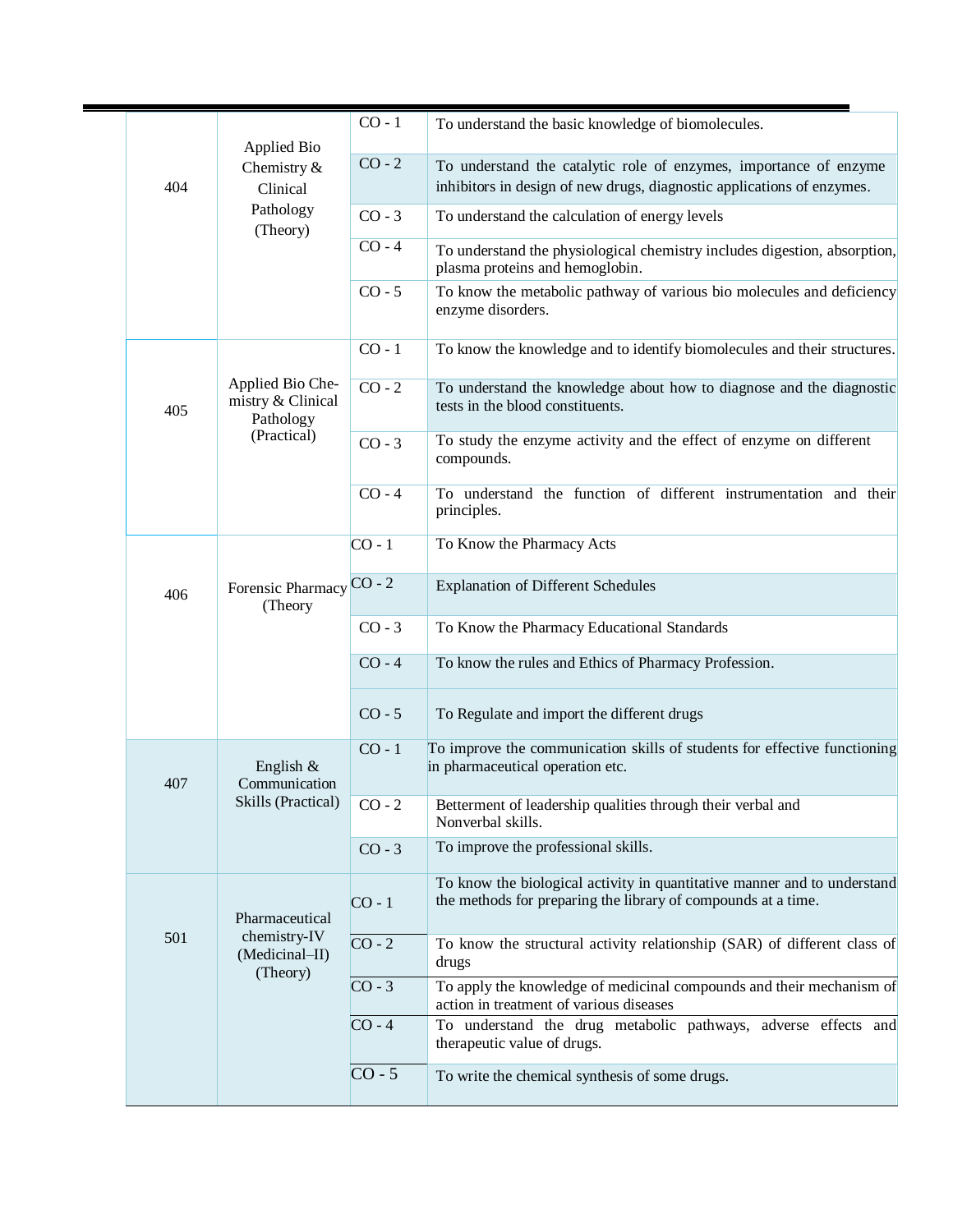|  |     |                                  | $CO - 1$                                                                                                 | To know the basic idea about the reactions and preparations of medicinal<br>compounds.                                                                                                                                                      |
|--|-----|----------------------------------|----------------------------------------------------------------------------------------------------------|---------------------------------------------------------------------------------------------------------------------------------------------------------------------------------------------------------------------------------------------|
|  | 502 | Pharmaceutical<br>Chemistry-IV   | $CO - 2$                                                                                                 | To understand the quantitative analysis and different types of titration<br>methods.                                                                                                                                                        |
|  |     | (Medicinal-II)<br>(Practical)    | $CO - 3$                                                                                                 | To perform and know about the purity of drugs.                                                                                                                                                                                              |
|  |     |                                  | $CO - 4$                                                                                                 | To study the importance usage and adverse effects of the solvent $\&$<br>medicinal compounds                                                                                                                                                |
|  |     |                                  | $CO - 1$                                                                                                 | Factors involved in formulation, preformulation and additives in dosage<br>form.                                                                                                                                                            |
|  | 503 | Pharmaceutics-II<br>(Dosage Form | $CO - 2$                                                                                                 | Manufacturing process, equipment and quality control of liquids,<br>semisolid and solid dosage form.                                                                                                                                        |
|  |     | Technology<br>Including          | $CO - 3$                                                                                                 | Significance and purpose of coating process.                                                                                                                                                                                                |
|  |     | Cosmetics)                       | $CO - 4$                                                                                                 | including Pharmaceutical Aerosol product formulation,<br>Parenterals<br>production facilities, layout, manufacturing and cosmetic products.                                                                                                 |
|  |     | (Theory)                         | $CO - 5$                                                                                                 | Radiopharmaceuticals uses, care in handling and their production                                                                                                                                                                            |
|  |     |                                  | $CO - 1$                                                                                                 | Formulation of liquid oral preparations including pediatric liquid oral.                                                                                                                                                                    |
|  | 504 | Pharmaceutics-II                 | $CO - 2$                                                                                                 | Manufacturing, dissolution and quality control of Tablet dosage forms.                                                                                                                                                                      |
|  |     | (Practical)                      | $CO - 3$                                                                                                 | Manufacturing of Pharmaceutical jelly.                                                                                                                                                                                                      |
|  |     |                                  | $CO - 4$                                                                                                 | Manufacturing and Sterilization of Ampoules.                                                                                                                                                                                                |
|  |     | Pharmacognosy-I<br>(Theory)      | $CO - 1$                                                                                                 | To understand the history, scope and development of herbal drugs<br>and their classification.                                                                                                                                               |
|  | 505 |                                  | $CO - 2$                                                                                                 | Learn about traditional and novel cultivations methodologies for<br>herbal drug cultivation.                                                                                                                                                |
|  |     | $CO - 3$                         | Quality controlling measures are employed in herbal drugs                                                |                                                                                                                                                                                                                                             |
|  |     | $CO - 4$                         | Learn about the pharmacognostical information of Carbohydrates,<br>Proteins, Tannins, Fibers and Resins. |                                                                                                                                                                                                                                             |
|  |     |                                  | $CO - 5$                                                                                                 | Identifies and learns the metabolic pathways in plants                                                                                                                                                                                      |
|  |     |                                  | $CO - 1$                                                                                                 | Organoleptic and Morphologistical study of Carbohydrates, Tannins,<br>Fibers.                                                                                                                                                               |
|  | 506 | Pharmacognosy-I<br>(Practical)   | $CO - 2$                                                                                                 | Understand about Quantitative microscopic evaluation techniques in<br>herbal drugs authentication.                                                                                                                                          |
|  |     |                                  | $CO - 3$                                                                                                 | Identifies the adulteration and evaluation Methods employed in herbal<br>drugs.                                                                                                                                                             |
|  |     |                                  | $CO - 4$                                                                                                 | Learns about Physical evaluation techniques like extractive value.                                                                                                                                                                          |
|  | 507 |                                  | $CO - 1$                                                                                                 | To Understand the pharmacological actions of different<br>categories of drugs using novel tools                                                                                                                                             |
|  |     | Pharmacology-I<br>(Theory)       | $CO - 2$                                                                                                 | To Explain the mechanism of drug action at organ, system / subcellular /<br>macromolecular levels with simulated experiments                                                                                                                |
|  |     |                                  | $CO - 3$                                                                                                 | To understand what drugs do to the living organisms and how their effects<br>can be applied to therapeutics and implement in screening of new chemical<br>entities for their practical applicability in pre clinical and clinical research. |
|  |     |                                  | $CO - 4$                                                                                                 | The correlation of Pharmacology with other bio medical<br>sciences in<br>emerging fields of research.                                                                                                                                       |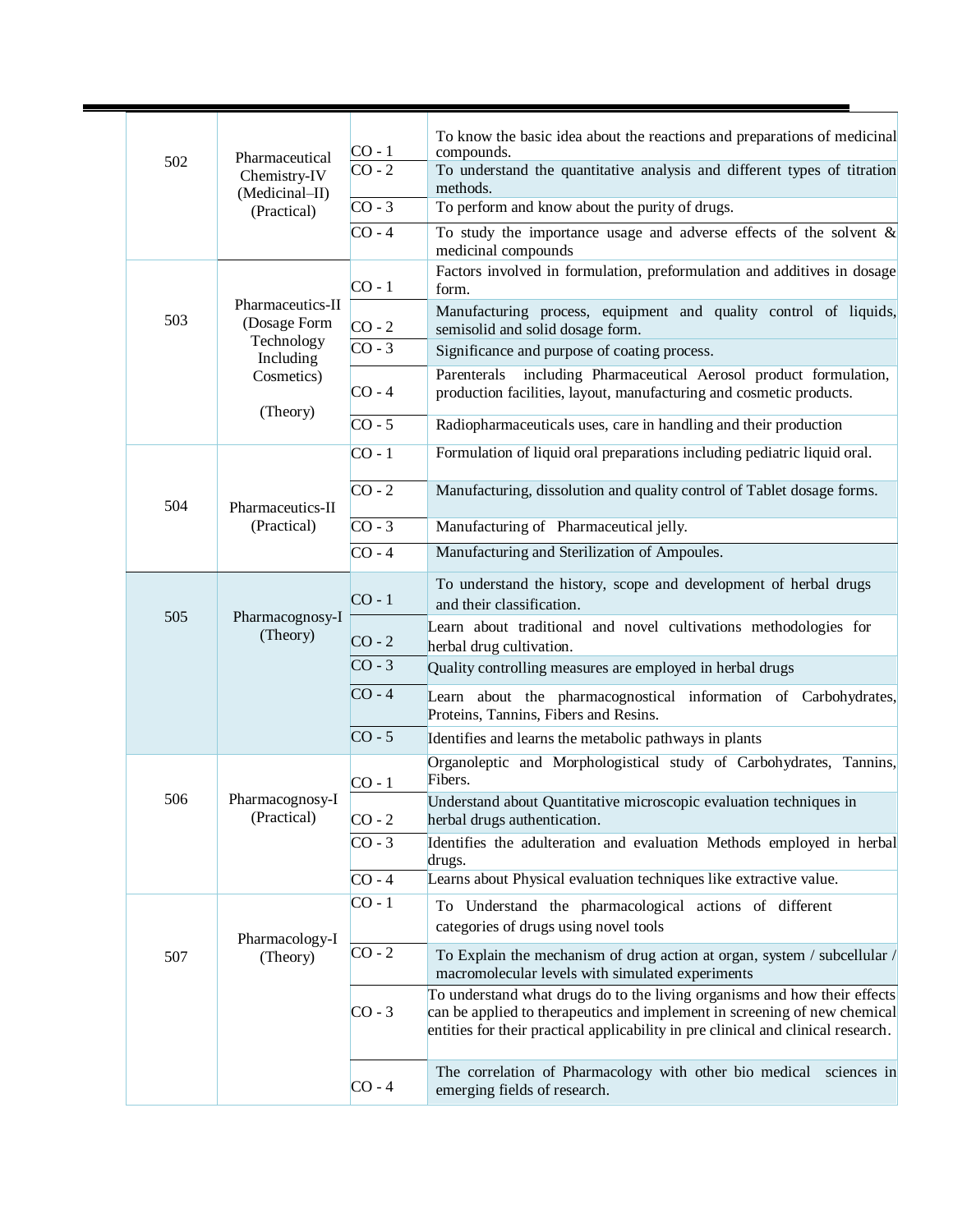|     |                                                      | $CO - 5$ | Apply the basic Pharmacological knowledge in the prevention and<br>treatment of various diseases and development of novel molecules for<br>healing and treatment.                                                                                                                                      |
|-----|------------------------------------------------------|----------|--------------------------------------------------------------------------------------------------------------------------------------------------------------------------------------------------------------------------------------------------------------------------------------------------------|
|     |                                                      | $CO - 1$ | To understand the pharmaceutical engineering and its significance, unit<br>operations and its unit process applications in Pharmaceutical industries.                                                                                                                                                  |
| 601 | Pharmaceutical<br>Engineering-II<br>(Theory)         | $CO - 2$ | To know various processes involved in pharmaceutical manufacturing<br>process like Filtration, Crystallization, Centrifugation, Distillation,<br>Extraction, Drying as well as Evaporation                                                                                                             |
|     |                                                      | $CO - 3$ | Comprehend selection of type of equipment used in unit operations<br>during pharmaceutical manufacturing and logic behind selection; develop<br>knowledge and skill of designing a proper pharmaceutical process<br>comprising of set of equipments for various unit operations for quality<br>result. |
|     |                                                      | $CO - 4$ | To understand the material handling techniques.                                                                                                                                                                                                                                                        |
|     |                                                      | $CO - 5$ | To understand the general principle, material balance, energy<br>balance, chemical reaction rate process etc.                                                                                                                                                                                          |
|     | Pharmaceutical                                       | $CO - 1$ | Exemplify concepts and methods of separation of solids, filtration and<br>centrifugation<br>during pharmaceutical manufacturing.<br>Understand<br>principle, construction and working of equipment used in transportations<br>of solids, filtration and centrifugation.                                |
| 602 | Engineering-II<br>(Practical)                        | $CO - 2$ | To impart a fundamental knowledge on the art and science of various unit<br>operations used in Pharmaceutical industry                                                                                                                                                                                 |
|     |                                                      | $CO - 3$ | To know various processes involved in Pharmaceutical manufacturing<br>process like Filtration, Crystallization, Drying, Size reduction, Size<br>separation as well as Evaporation.                                                                                                                     |
|     |                                                      | $CO - 4$ | To know the methods to determine process rate $\&$ analyze the data                                                                                                                                                                                                                                    |
|     | Pharmaceutical<br>Biotechnology<br>(Theory)          | $CO - 1$ | To understand about screening techniques of microbes. Designing of<br>Fermenter and fermentable products                                                                                                                                                                                               |
| 603 |                                                      | $CO - 2$ | To know about Immunological, Blood & Animal products                                                                                                                                                                                                                                                   |
|     |                                                      | $CO - 3$ | The acquire the knowledge on methods of sterility testing of different<br>Pharmaceuticals & the preparation of Surgical dressings.                                                                                                                                                                     |
|     |                                                      | $CO - 4$ | To know about steps and tools of R-DNA technology and other<br>recombinant product preparation.                                                                                                                                                                                                        |
|     |                                                      | $CO - 5$ | Study the Antibiotic assays, microbial conversions of steroids & Enzyme<br>Immobilization techniques.                                                                                                                                                                                                  |
|     |                                                      | $CO - 1$ | To know the Test for sterility in Pharmaceutical preparations.                                                                                                                                                                                                                                         |
| 604 | Pharmaceutical                                       | $CO - 2$ | Estimation of effect of physical factors on growth of microbes.                                                                                                                                                                                                                                        |
|     | Biotechnology                                        | $CO - 3$ | Estimation of Bio-chemical reactions (Enzymes) of microbes                                                                                                                                                                                                                                             |
|     | (Practical)                                          | $CO - 4$ | Microbiological Assay<br>of Antibiotics by Disc diffusion and<br>turbidimetric method.                                                                                                                                                                                                                 |
| 605 | Hospital and<br><b>Clinical Pharmacy</b><br>(Theory) | $CO - 1$ | To know various drug distribution methods; and the professional<br>practice management skills in hospital pharmacies with reference to<br>national and international systems of medicine.                                                                                                              |
|     |                                                      | $CO - 2$ | To know the manufacturing practices of various formulations in hospital<br>set up for ready supply of drugs with low cost and less contamination                                                                                                                                                       |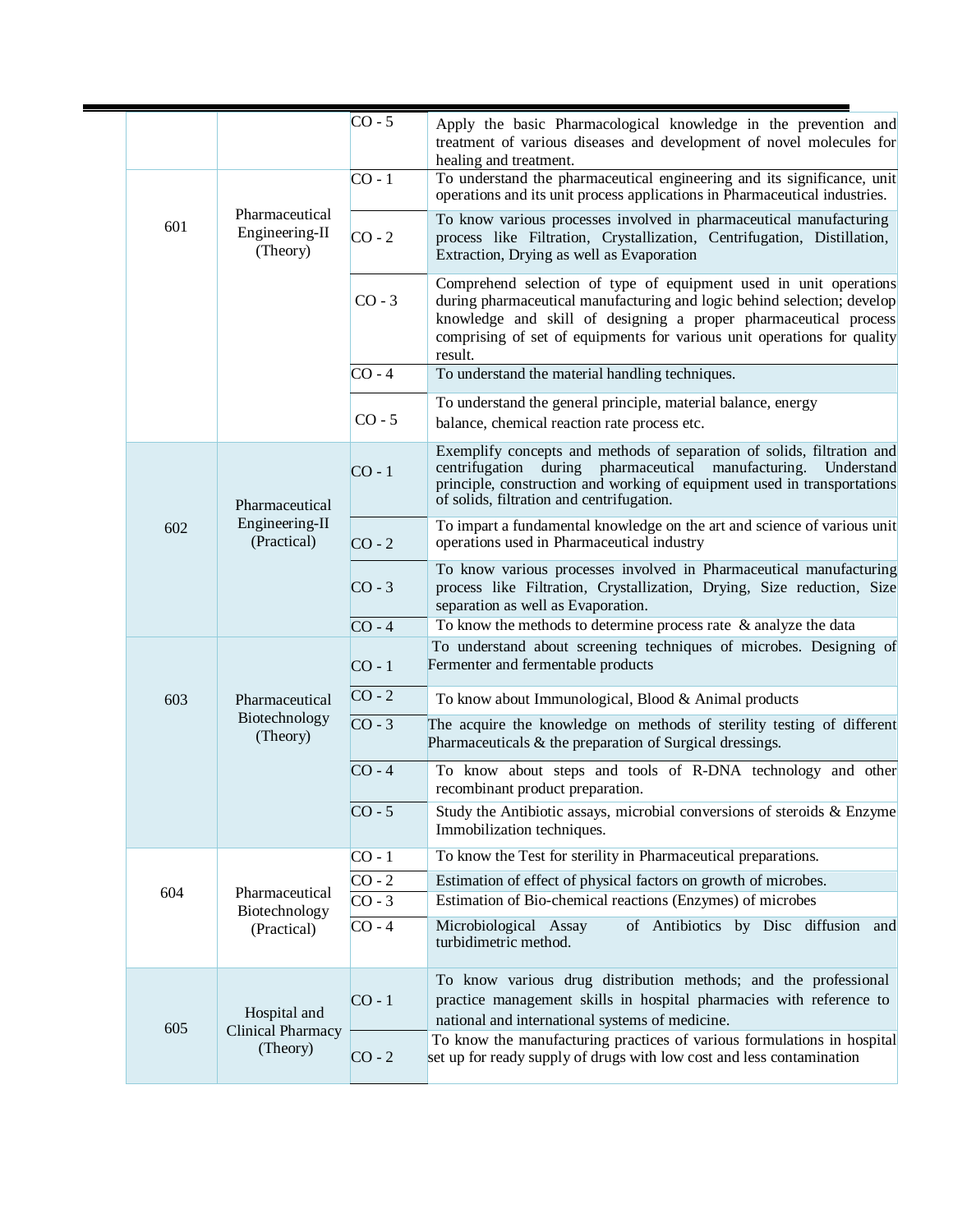|     |                                                                                                 | $CO - 3$ | To learn about Drug-Drug interactions and Drug-Food Interactions which<br>helps to avoid complications in poly pharmacy, use of software. And<br>journals and reporting to national and international authorities and<br>monitoring centers. |
|-----|-------------------------------------------------------------------------------------------------|----------|----------------------------------------------------------------------------------------------------------------------------------------------------------------------------------------------------------------------------------------------|
|     |                                                                                                 | $CO - 4$ | To attain basic knowledge of pathology and treatment options for various<br>communicable<br>and non-communicable diseases<br>in<br>Eradication,<br>prevention and treatment approaches, vaccinations etc.                                    |
|     |                                                                                                 | $CO - 5$ | To appreciate the stores management and inventory control for smooth<br>running and meeting the international standards etc.,                                                                                                                |
|     |                                                                                                 | $CO - 1$ | To learn and Practice the general dispensing Procedures.                                                                                                                                                                                     |
| 606 | Hospital and Clinical <sub>CO - 2</sub><br>Pharmacy                                             |          | To learn about weights and measures of solids, liquids and semisolids                                                                                                                                                                        |
|     | (Practical)                                                                                     | $CO - 3$ | To expertise in making formulations and dispensing of powders,<br>mixtures                                                                                                                                                                   |
|     |                                                                                                 | $CO - 4$ | To learn in making formulations and dispensing of ointments and<br>parenterals.                                                                                                                                                              |
|     | Pharmaceutics-III<br>(Biopharmaceutics,<br>Pharmacokinetics &<br>New Drug Delivery)<br>(Theory) | $CO - 1$ | To understand the criteria for selection of drugs and polymers for the<br>development of Novel drug delivery systems, their formulation and<br>evaluation.                                                                                   |
| 701 |                                                                                                 | $CO - 2$ | Equate different processes occurring in the body after the drug<br>administration.                                                                                                                                                           |
|     |                                                                                                 | $CO - 3$ | Describe the basic terminology used in Biopharmaceutics and<br>Pharmacokinetics.                                                                                                                                                             |
|     |                                                                                                 | $CO - 4$ | Design the Bioavailability and Bio-equivalence study of new drugs<br>dosage forms and its use in Clinical research.                                                                                                                          |
|     |                                                                                                 | $CO - 5$ | Describe biopharmaceutical study for development of different<br>dosage form.                                                                                                                                                                |
|     | Pharmaceutics-III<br>(Practical)                                                                | $CO - 1$ | Understanding the criteria for selection of drugs and polymers for the<br>development of Novel drug delivery systems, their formulation and<br>evaluation.                                                                                   |
| 702 |                                                                                                 | $CO - 2$ | Determine the various pharmacokinetic parameters from either plasma<br>concentration or urinary excretion data for drug                                                                                                                      |
|     |                                                                                                 | $CO - 3$ | Visualizing the effect of pharmacokinetic (ADMET) parameters on the<br>biological effect of the drug.                                                                                                                                        |
|     |                                                                                                 | $CO - 4$ | Imparting knowledge and skills necessary for dose calculations, dose<br>adjustments and to apply Biopharmaceutics theories in practical problem<br>solving.                                                                                  |
|     |                                                                                                 | $CO - 1$ | Describing about the different drugs used for treatment of diseases.                                                                                                                                                                         |
|     | Pharmacology-II                                                                                 | $CO - 2$ | Students will be able to apply the pathophysiological knowledge of<br>different disorders in treatment of diseases                                                                                                                           |
| 703 | (Theory)                                                                                        | $CO - 3$ | The students would learnt about drugs used in treatment of Cancer, CVS<br>disorders, Bioassays, Endocrine system disorders.                                                                                                                  |
|     |                                                                                                 | $CO - 4$ | Know about correlation of pharmacology with other biomedical sciences                                                                                                                                                                        |
|     |                                                                                                 | $CO - 5$ | They comprehended the principles of toxicology and treatment of various<br>poisonings.                                                                                                                                                       |
|     |                                                                                                 |          |                                                                                                                                                                                                                                              |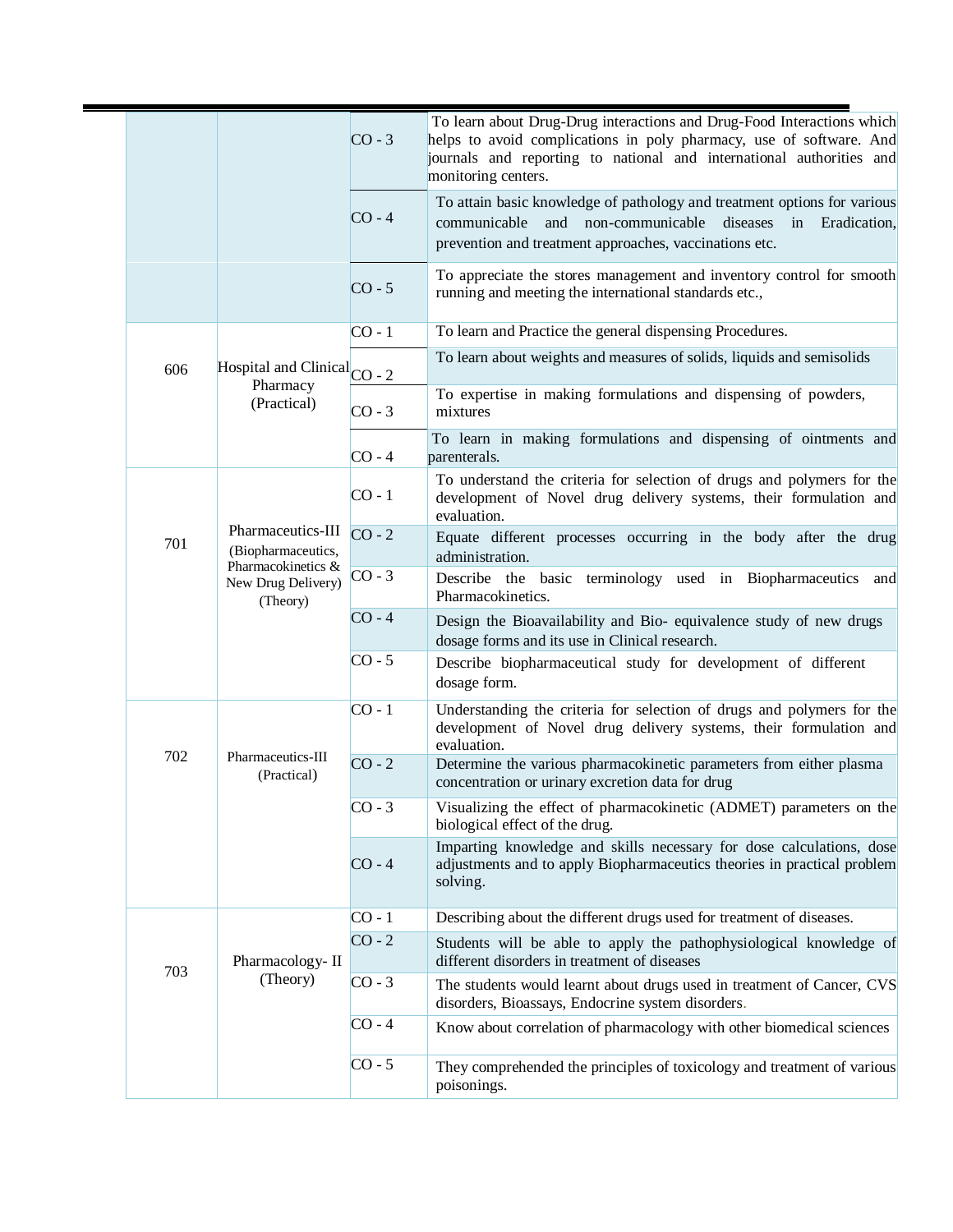|  |          |                                                                           | $CO - 1$                                                        | Students would understand the mechanism of drug action and its relevance<br>in the treatment of different diseases.                                                                         |
|--|----------|---------------------------------------------------------------------------|-----------------------------------------------------------------|---------------------------------------------------------------------------------------------------------------------------------------------------------------------------------------------|
|  | 704      | Pharmacology-II<br>(Practical)                                            | $CO - 2$                                                        | Helps in correlating between pharmacology of a disease and its mitigation<br>or cure                                                                                                        |
|  |          |                                                                           | $CO - 3$                                                        | They would be observed the various receptor actions using isolated tissue<br>preparation                                                                                                    |
|  |          |                                                                           | $CO - 4$                                                        | They would be trained with isolation of different organs/tissues from the<br>laboratory animals by simulated experiments.                                                                   |
|  |          |                                                                           | $CO - 1$                                                        | To know the determination of Photometric analytical techniques.                                                                                                                             |
|  |          | Pharmaceutical                                                            | $CO - 2$                                                        | To understand the Titrimetric analytical techniques.                                                                                                                                        |
|  | 705      | Analysis-II                                                               | $CO - 3$                                                        | To determine Chromatographic techniques.                                                                                                                                                    |
|  |          | (Theory)                                                                  | $CO - 4$                                                        | To determine Thermal analytical techniques                                                                                                                                                  |
|  |          |                                                                           | $CO - 5$                                                        | To determine emission photometric analytical techniques                                                                                                                                     |
|  |          | Pharmaceutical                                                            | $CO - 1$                                                        | To analyze the Pharmaceutical formulations by spectrophotometric<br>analytical techniques                                                                                                   |
|  | 706      | Analysis-II                                                               | $CO - 2$                                                        | To analyze the drugs by electrochemical techniques                                                                                                                                          |
|  |          | (Practical)                                                               | $CO - 3$                                                        | To perform qualitative analysis by Chromatographic Techniques.                                                                                                                              |
|  |          |                                                                           | $CO - 4$                                                        | To analyze the drugs by volumetric techniques                                                                                                                                               |
|  |          | Industrial<br>management and<br>Pharmaceutical<br>Marketing               | $CO - 1$                                                        | Functions of management, location and layout of pharmaceutical<br>Industry.                                                                                                                 |
|  | 707      |                                                                           | $CO - 2$                                                        | Production planning, organization of store, Inspection, store accounting<br>and personal management.                                                                                        |
|  | (Theory) |                                                                           | $CO - 3$                                                        | Marketing, market planning, methods and sales-distribution policy.                                                                                                                          |
|  |          | $CO - 4$                                                                  | Principle of costing, cash book, balance and account recording. |                                                                                                                                                                                             |
|  |          |                                                                           | $CO - 5$                                                        | Understand about ICH guidelines, schedules, NDA-ANDA filing.                                                                                                                                |
|  |          |                                                                           | $CO - 1$                                                        | Study of plant constituents and their structural<br>elucidations it helps to the know the structure of the compound                                                                         |
|  | 801      | Pharmaceutical<br>Chemistry-V<br>(Natural Products)<br>(Theory)           | $CO - 2$                                                        | Study the procedures for qualitative tests for phytochemical constituents<br>and their importance in chemistry                                                                              |
|  |          |                                                                           | $CO - 3$                                                        | To study the Isolation techniques of various Phytochemical constituents<br>help to know the active ingredients and their importance in Natural<br>chemistry.                                |
|  |          |                                                                           | $CO - 4$                                                        | Students are through with the identification tests ensures the presence of<br>particular chemical constituent in the plant product here by it is helpful to<br>identify the phytochemicals. |
|  |          |                                                                           | $CO - 5$                                                        | Understand the therapeutic uses of various natural drugs and their<br>Pharmacological importance.                                                                                           |
|  |          |                                                                           | $CO - 1$                                                        | Qualitative analysis of fats and oils help to determine the quality of fat or<br>oil there by it is helpful to check the purity of the product quality.                                     |
|  | 802      | Pharmaceutical<br>Chemistry-V<br>(Natural Products) CO - 3<br>(Practical) | $CO - 2$                                                        | Know the estimation of phytochemical constituents by performing assay<br>ensures the quality of the product.                                                                                |
|  |          |                                                                           |                                                                 | Understanding the isolation of various phytochemical constituents helps<br>to know the active ingredients and their importance in Natural chemistry                                         |